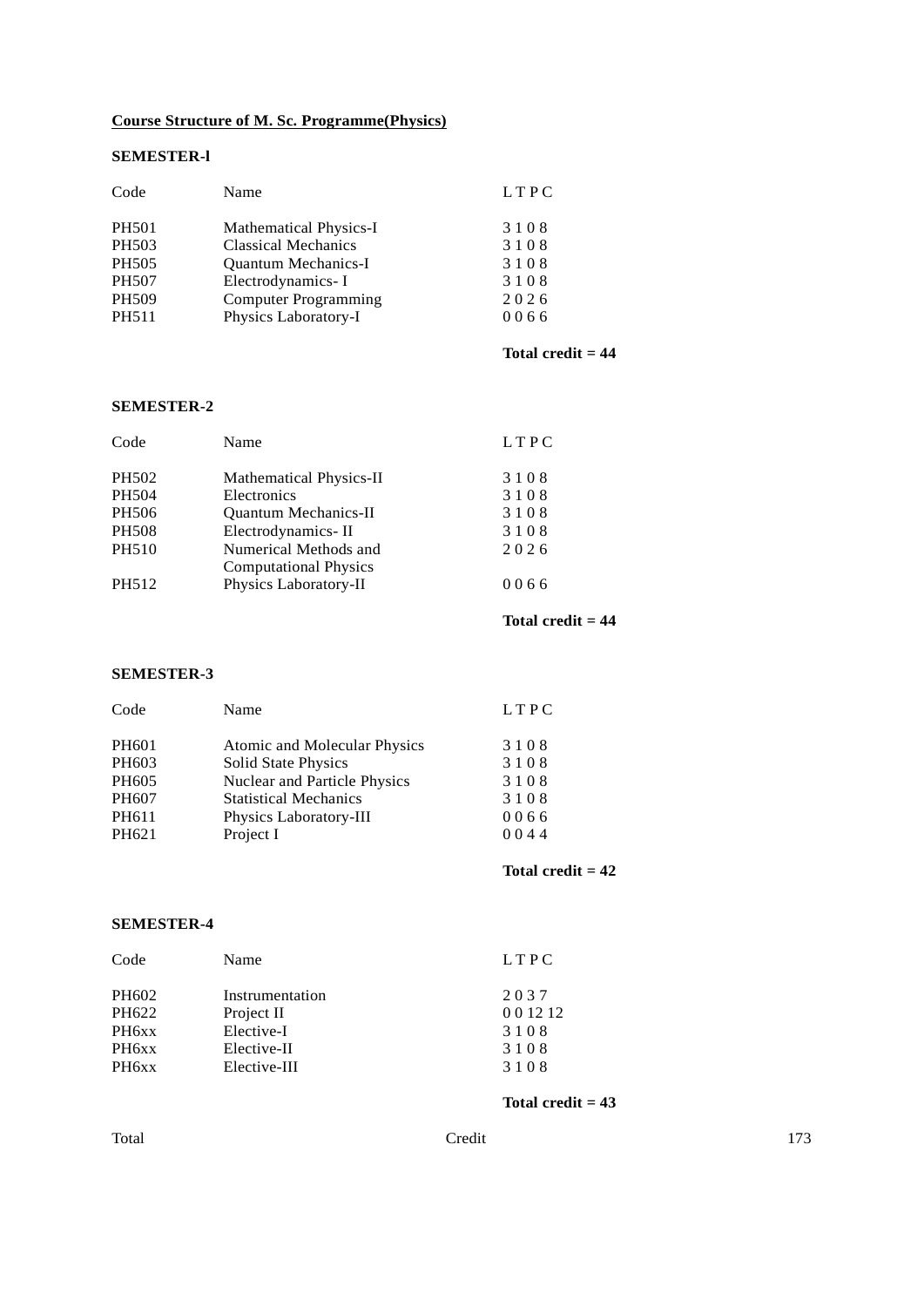### **PH501: Mathematical Physics – I[3 1 0 8]**

Vector Analysis: Gradient, divergence, and curl. Gauss's theorem, Stoke's theorem, orthogonal curvilinear co-ordinate-spherical, polar and cylindrical co ordinates Tensor Analysis: Transformation of co ordinates, covariant and contravariant vectors, mixed tensor, Addition and Subtraction of tensor, Multiplication of tensor(outer product and inner product), contraction of tensor, symmetric tensor, anti symmetric tensor, quotient law, conjugate symmetric tensor, Christoffel's symbol, transformation of Christoffel's symbol,covariant differentiation of covariant vector, covariant differentiation of contravariant vector, covariant differentiation of tensor. Linear Algebra: Vector spaces, subspaces, bases and dimension, linear independence, spans, basis, linear transformation, image and kernel, rank and nullity, change of basis, similarity transformations, inner product spaces, orthonormal sets, Gram-Schmidt procedure, dual space, eigenvalues and eigenvectors, Hilbert space. Complex Analysis: Functions, limits, continuity, derivatives, Cauchy-Riemann equations, analytic and harmonic functions, contour, contour integrals, Cauchy-Goursat Theorem, Cauchy integral formula, Morera's theorem, convergence of series, Power series, Taylor series, Laurent series, singularities, Cauchy's residue theorem, applications of residue theorem, linear transformation, bilinear transformations, conformal mapping and applications.

# **Texts:**

- 1. G. B. Arfken and H. J. Weber, Mathematical Methods for Physicists, Academic Press(1995)
- 2. T. Lawson, Linear Algebra, John Wiley & Sons (1996).
- 3. R. V. Churchill, Complex Variables and Applications. McGraw Hill (1990).

# **References:**

- 1. M. L. Boas, Mathematical Methods in Physical Sciences, John Wiley & Sons (1983).
- 2. A. W. Joshi, Matrices and Tensors in Physics, New Age (1995).
- 3. S. Lang, Introduction to Linear Algebra, Springer (1986).

# **PH502: Mathematical Physics – II[3 1 0 8]**

Ordinary Differential Equations: First and second order equations with constant coefficients, series solution-Frobenius' method, Sturm-Liouville equations, Legendre, Bessel, Hermite, and Laguerre functions, Hypergeometric and confluent hypergeometric equations. Integral Transforms: Fourier and Laplace transforms, applications. Partial Differential Equations: Laplace equation, method of separation of variables, Green's function for Laplace equation, wave equations. Group Theory: Groups, subgroups, conjugacy classes, cosets, invariant subgroups, factor groups, homomorphism, kernels, continuous groups, Lie groups, generators, SO(2) and SO(3), SU(2). Group representations.

#### **Texts:**

1. G. B. Arfken and H. J. Weber, Mathematical Methods for Physicists, Academic Press (1994).

2. A. W. Joshi, Elements of Group Theory, New Age (1997).

# **References:**

- 1. M. L. Boas, Mathematical Methods in Physical Sciences, John Wiley & Sons (1983).
- 2. E. A. Coddington, Introduction to Ordinary Differential Equations, Prentice Hall of India (1995).
- 3. I. Sneddon, Elements of Partial Differential Equations, McGraw Hill (1986).
- 4. M. Hamermesh, Group Theory and Its Applications to Physical Problems, Dover (1989).

# **PH503: Classical Mechanics[3 1 0 8]**

Review: Newton's Laws and its applications.

Lagrangian Dynamics: Mechanics of a system of particles, constraints and generalized coordinates, D'Alembert's principle, Lagrange's equations, simple applications of lagrangian formulation. Variational calculus and Least Action principle. Central force problem: Equations of motion, orbits, Virial theorem, Kepler problem, scattering in a central force field, Transformation of scattering problem to laboratory frame. Rigid body motion: Orthogonal transformations, Euler angles, coriolis effect, angular momentum and kinetic energy, tensors and dyadic, inertia tensor, moment of inertia, method of solving rigid body problem and the Euler's equation of motion, applications, heavy symmetrical top. Hamiltonian formulation: Legendre transformations, Hamilton equations, cyclic coordinates and conservation theorems, principle of least action, canonical transformations, Poisson brackets and other canonical invariants, Hamilton-Jacobi theory, Action-angle variables. Small oscillations: Eigenvalue problem, frequencies of free vibrations and normal modes, forced vibrations, dissipation. Classical field theory: Lagrangian and Hamiltonian formulation of continuous system.

#### **Texts**

1. H. Goldstein, Classical Mechanics, 2nd Edition, Narosa, (2001).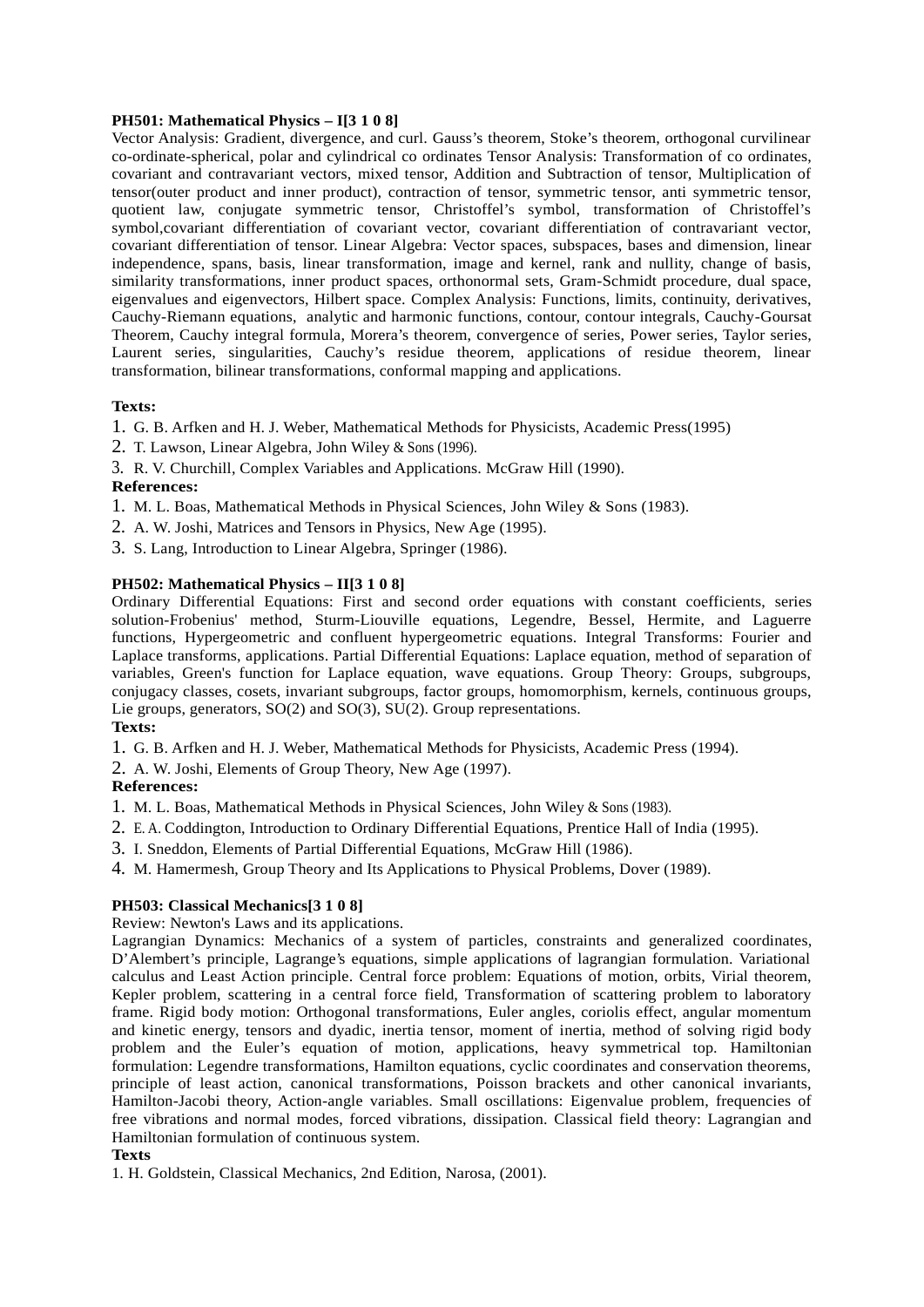# **References**

- 1. L. Landau and E. Lifshitz, Mechanics, Oxford (1981).
- 2. N. C. Rana and P. S. Joag, Classical Mechanics, Tata-McGraw-Hill, 1991.

# **PH504: Electronics[3 1 0 8]**

Analog electronics: Thevenin's and Norton's theorem; application to simple circuits. p-n junction devices, diode, transistors; Basic principle, biasing and characteristic of BJT, JFET and MOSFET. OP-AMP: Differential amplifiers; Op-Amp (741) circuits (amplifiers; scalar; summer; sub- tractor; comparator; logarithmic amplifiers; multiplier; divider; differentiator, integrator; analog computer; wave shapers; oscillators). Multivibrators: Astable, monostable and bistable MV using BJT and IC555. Digital electronics: Logic gates, half adder, full adder, comparators, decoders, multiplexers, demultiplexers, design of combinational circuits, sequential circuits, Flip-flops: RS flip-flop, JK flip-flop, JK master-slave flipflops, T flip-flop, D flip-flop, synchronous and asynchronous counters, registers, A/D and D/A conversion, characteristics.

# **Texts:**

- 1. A. Mottershead, Electronic Devices and Circuits, Prentice Hall of India (1993).
- 2. J. Millman and C. C. Halkias, Integrated Electronics, Tata McGraw Hill (1995).
- 3. R. Gaekwad, Op-Amps and Linear Integrated Circuits, Prentice Hall of India (1995).
- 4. A. P. Malvino and D. P. Leach, Digital Principles and Applications, Tata McGraw Hill (1991).

# **PH505: Quantum Mechanics-I[3 1 0 8]**

Origin of quantum Theory: Wave-Particle duality, matter waves, group velocity, phase velocity, uncertainty principle, wave packets. Basic postulates of quantum mechanics, concept of probability and probability current density, Schrodinger equation. Operators, eigenvalues and eigenfunctions. Simple potential problems: Particle in a box, potential steps, potential barriers, potential wells, bound states, delta function potential, linear harmonic oscillator, Hermite polynomials. Matrix formulation of Quantum Mechanics: Linear and matrix algebra, Dirac's bra and ket notation, matrix representations of vectors and operators, expectation values, different representations in quantum mechanics, parity operation. Matrix theory of harmonic oscillator. Theory of Angular Momentum: Spherical harmonics, eigenvalues for L<sup>2</sup>, Lz, commutation relations, quantum numbers, degeneracies. Schrodinger Equation for Central Potential: Hydrogen atom, power series solution for the radial part, energy quantization, quantum numbers, Laguerre polynomials, 3-dimensional harmonic oscillator.

# **Texts**

- 1. S. Gasiorowicz, Quantum Physics, John Wiley (Asia) (2000).
- 2. E. Merzbacher, Quantum Mechanics, John Wiley (Asia) (1999).

# **References**

- 1. C. Cohen-Tannoudji, Quantum mechanics, John Wiley &sons, 2005
- 2. P. W. Mathews and K. Venkatesan, A Textbook of Quantum Mechanics, Tata McGraw Hill (1995).
- 3. J.J Sakurai, Modern quantum mechanics, Pearson education, 2005
- 4. L. I. Schiff, Quantum Mechanics, Mcgraw-Hill (1968).
- 5. B. H. Bransden and C. J. Joachain, Introduction to Quantum Mechanics, Longman (1993)

# **PH506: Quantum Mechanics-II[3 1 0 8]**

Perturbation Theory: Non-degenerate and Degenerate Cases. applications: Zeeman and Stark effects. Induced electric dipole moment of Hydrogen Real Hydrogen Atom: Relativistic correction, spin-orbit coupling, anomalous Zeeman effect, hyperfine interaction, Helium atom, exclusion principle, exchange interaction. Schrodinger equation for a slowly varying potential, WKB approximation, turning points, connection formulae, derivation of Bohr-Sommerfeld quantization condition, applications of WKB. Time Dependent Perturbation Theory: Sinusoidal perturbation, Fermi's Golden Rule, special topics in radiation theory, semi-classical treatment of interaction of radiation with matter, Einstein's coefficients, spontaneous and stimulated emission and absorption, application to lasers. Scattering Theory: Born Approximation, scattering cross section, Greens functions. Scattering for different kinds of potentials, applications. Relativistic Invariance, Klein-Gordon equation, Dirac equation, non relativistic limit of Dirac equation. **Texts:**

- 1. S. Gasiorowicz, Quantum Physics, John Wiley (Asia) (2000).
- 2. E. Merzbacher, Quantum Mechanics, John Wiley (Asia) (1999).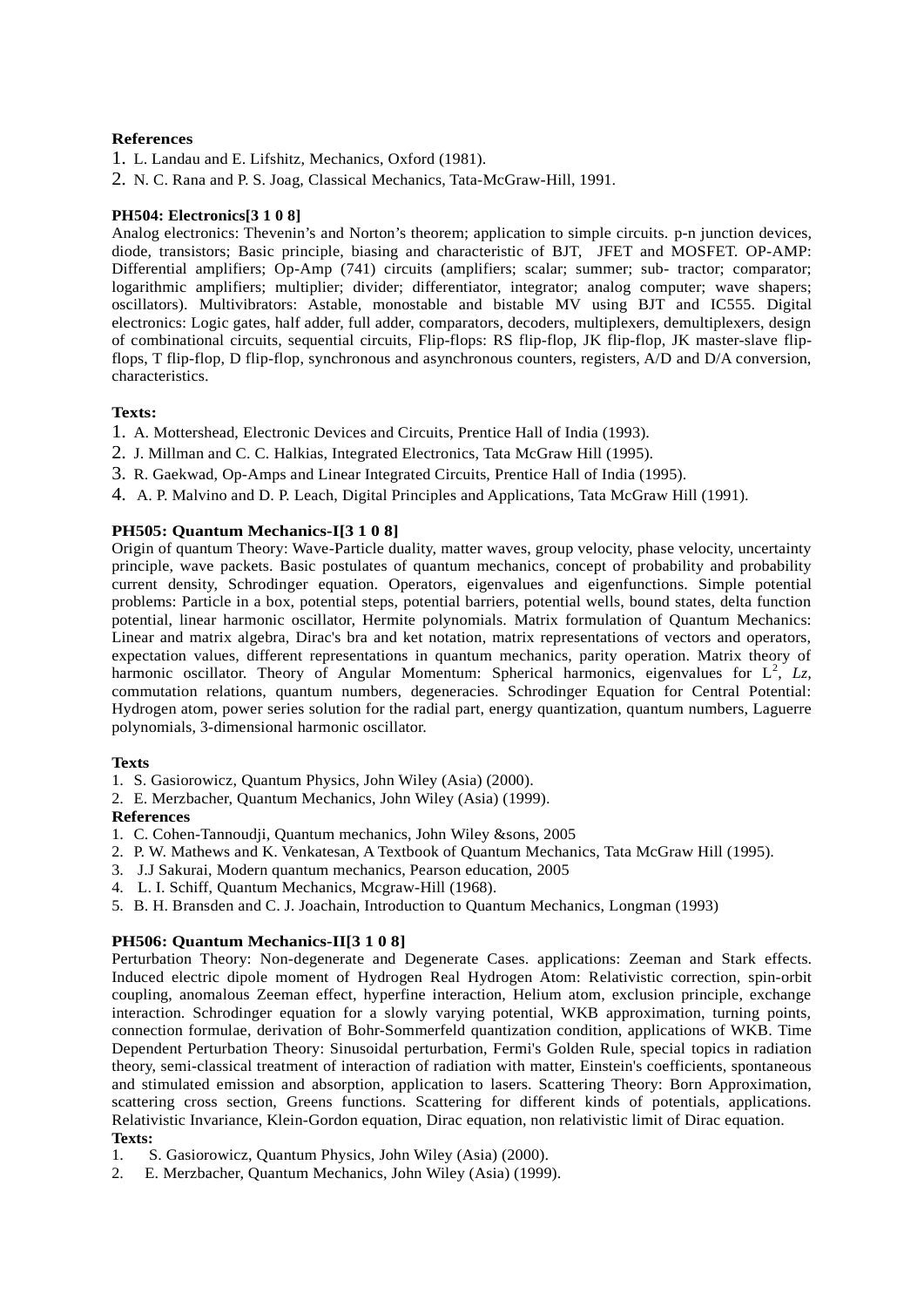# **References**

- 1. C. Cohen-Tannoudji, Quantum mechanics, John Wiley &sons, 2005
- 2. P. W. Mathews and K. Venkatesan, A Textbook of Quantum Mechanics, Tata McGraw Hill (1995).
- 3. J.J Sakurai, Modern quantum mechanics, Pearson education, 2005
- 4. L. I. Schiff, Quantum Mechanics, Mcgraw-Hill (1968).
- 5. B. H. Bransden and C. J. Joachain, Introduction to Quantum Mechanics, Longman (1993)

# **PH507: Electrodynamics – I[3 1 0 8]**

Electrostatics: Coulomb's law, electric field, divergence and curl, applications Gauss's law, electric potential, work and energy, conductor, Laplace equation (1D, 2D and 3D), uniqueness theorem, separation of variables: Cartesian and spherical coordinates, multipole expansion. Dielectrics: Polarization, bound charges, susceptibility, energy and force, boundary conditions, boundary value problems. Magnetostatics: Biot-Savart's Law, Ampere's law, vector potential, magnetic field, moments, force, torque and energy of localized current distributions. Boundary conditions, boundary value problems. Electrodynamics: Electromotive force, Electromagnetic induction, Maxwell's equations, Gauge transformations, potential formulation, energy and momentum conservation, Poynting theorem. Electromagnetic Waves: Wave equation, Propagation of electromagnetic waves in non conducting medium, reflection, transmission, Snell's law, Brewster's angle, critical angle, dispersion in non conducting medium. **Texts:**

1. J. D. Jackson, Classical Electrodynamics, John Wiley (Asia) (1999).

# **References:**

- 1. D.J. Griffith, Introduction to Electrodynamics, Prentice Hall of India,  $2<sup>nd</sup>$  edition(1975)
- 2. J. R. Reitz and F. J. Millford, Foundation of Electromagnetic Theory, Narosa (1986).
- 3. W. Greiner, Classical Electrodynamics, Springer (1998)
- 4. .L. D. Landau and E. M. Lifshitz, Electrodynamics of Continuous Media, Butterworth Heimemann (1995)

# **PH508: Electrodynamics – II[3 1 0 8]**

Electromagntic Waves: Electromagnetic wave equation, solution and propagation of waves in non conducting media, polarization, electromagnetic energy, reflection and transmission at oblique incidence, waves in conducting media, absorption and dispersion. Wave Guides: Waves between parallel conductors, TE and TM waves, Rectangular and Cylindrical wave guides. Radiations: Moving Charges, Lienard- Wiechert potential, accelerated charges, angular distribution of radiations, distribution of frequency and energy, Thomson's scattering, Bremsstrahlung in Coulomb collisions. Radiating Systems and Multipole fields: Electric dipole fields and radiations, quadrupole fields, multipole expansion, Energy, angular momentum, multipole radiations. Scattering and Diffraction: Scattering at long wavelengths, perturbation theory, Rayleigh scattering, diffraction theory-Kirchhoff's integral and applications. Special Theory of Relativity: Lorentz Transformations and it's consequences, conservation laws, mass energy relation, relativistic momentum and energy, relativistic force. Relativistic Electrodynamics: Covariant formalism of Maxwell's equations, Transformation laws and their physical significance, relativistic generalization of Larmor's formula, Relativistic formulation of radiation by single moving charge. **Texts:**

1. J. D. Jackson, Classical Electrodynamics, John Wiley (Asia) (1999).

2. R. Resnick, Introduction to Special theory of Relativity John Wiley (Asia) (1999) **References:**

- 1. D.J. Griffith, Introduction to Electrodynamics, Prentice Hall of India,  $2<sup>nd</sup>$  edition(1975)
- 2. J. R. Reitz and F. J. Millford, Foundation of Electromagnetic Theory, Narosa (1986).
- 3. W. Greiner, Classical Electrodynamics, Springer (1998)
- 4. L. D. Landau and E. M. Lifshitz, Electrodynamics of Continuous Media, Butterworth Heimemann (1995

# **PH509: Computer Programming[2 0 2 6]**

Operating systems (DOS/Windows and Linux), graphics packages.

C Programming Language: Algorithms, flow charts, constants, variables, expressions, conditional statements, loops, arrays, logical expressions, control statements, functions, structures, pointers, bit operation, files in C. Solving simple problems using C programming Language.

# **Texts:**

1. V. Rajaraman, Computer programming in C, Prentice-Hall (2000). **References:**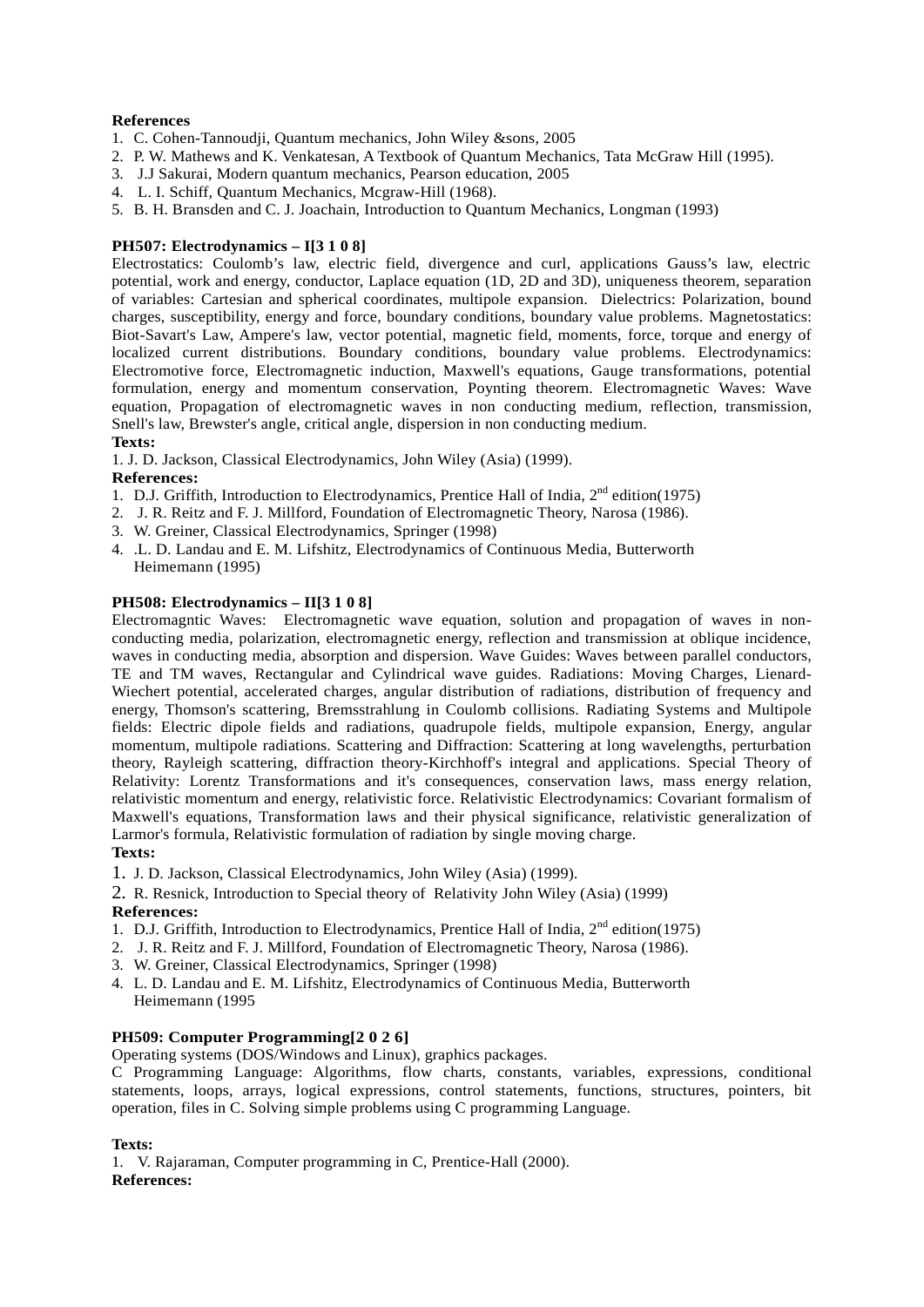- 1. P. Norton, Complete Guide to Windows, Prentice Hall (1995).
- 2. K.Srirengan, Understanding Unix, Prentice Hall (1999).
- 3. B. W. Kernighan and D. M. Ritchie, The C Programming Language, Prentice-Hall (2001).

### **PH510: Numerical.Methods qnd Computatlonal-Physics[2 0 2 6]**

Errors: Sources of error, theory of errors and distribution laws; least square method, curve fitting, statistical assessment of goodness of fit. Roots of Nonlinear Equations: Bisection, Newton-Raphson, secant method. System of Nonlinear equations, Newton's method for Nonlinear systems. Applications in Physics problems. Solution of linear systems: Gauss, Gauss-Jordan elimination, matrix inversion and LU decomposition. Eigenvalues and Eigenvectors. Applications. Interpolation and Curve fitting: Introduction to interpolation, Lagrange approximation, Newton and Chebyshev polynomials. Least square fitting, linear and nonlinear. Application in Physics problems. Numerical Differentiation: Approximating the derivative, numerical differentiation formulas, Numerical Integration: Quadrature Formula, trapezoidal and Simpson's rule, Gauss-Legendre integration. Applications. Solution of ODE: Initial value and boundary value problems, Euler's and Runge-,Kutta methods, Finite difference method. Applications in Chaotic dynamics, Schrodinger equations. Solution of PDE: Hyperbolic, Parabolic, and Elliptic Equations by finite difference. Application to 2-dimensional Electrostatic Field problems.

### **Texts:**

1. K. E. Atkinson, Numerical Analysis, John Wiley (Asia) (2004).

2. S. C. Chapra and R. P. Canale, Numerical Methods for Engineers, Tata McGraw Hill (2002). **References:**

- 1. J. H. Mathews, Numerical Methods for Mathematics, Science, and Engineering, Prentice Hall of India (1998).
- 2. S. S. M. Wong, Computational Methods in Physics, World Scientific (1992).
- 3. W. H. Press, S. A. Teukolsky, W. T. Verlling and B. P. Flannery, Numerical Recipes in C, Camb ridge (1998).

### **PH511: Physics Laboratory-I[0 0 6 6]**

- 1. Dielectric Constant and Curie temperature of a semiconductor.
- 2. Hall Effect in semiconductors.
- 3. Electrical resistivity of semiconductors.
- 4. Young's modulus.
- 5. Magnetic susceptibility of a liquid.
- 6. Study of magnetic hysteresis.
- 7. Polarization of light.
- 8. Newton's Ring

# **References:**

- 1. R. A. Dunlop, Experimental Physics, Oxford University Press (1988).
- 2. A. C. Melissinos, Experiments in Modern Physics, Academic Press (1996).

### **PH512: Physics Laboratory-II[0 0 6 6]**

- 1. I-V characteristics of a Zener and voltage regulation.
- 2. half-wave, full-wave and bridge rectifier circuits.
- 3. I/O characteristics of BJT in CB and CE configuration.
- 4. Single stage amplifier using a FET; OP-Amp. Circuits.
- 5. Inverting and non-inverting amplifier, addition, subtraction, differentiation and integration.
- 6. ColI pitt and Wien bridge oscillators.
- 7. Monostable and Astable multivibrator using NE555.
- 8. Truth table of logic gates.
- 9. Universality of NOR/NAND gates.
- 10. Verification of De Morgan's theorem

#### **References:**

- 1. P. B. Zbar and A. P. Malvino, Basic Electronics: a text-lab manual, Tata McGraw Hill (1983).
- 2. D. P. Leach, Experiments in Digital Principles, McGraw Hill (1986).
- 3. R. S. Gaonkar, Microprocessor Architecture: Programming and Applications with the 8085, Penram India (1999).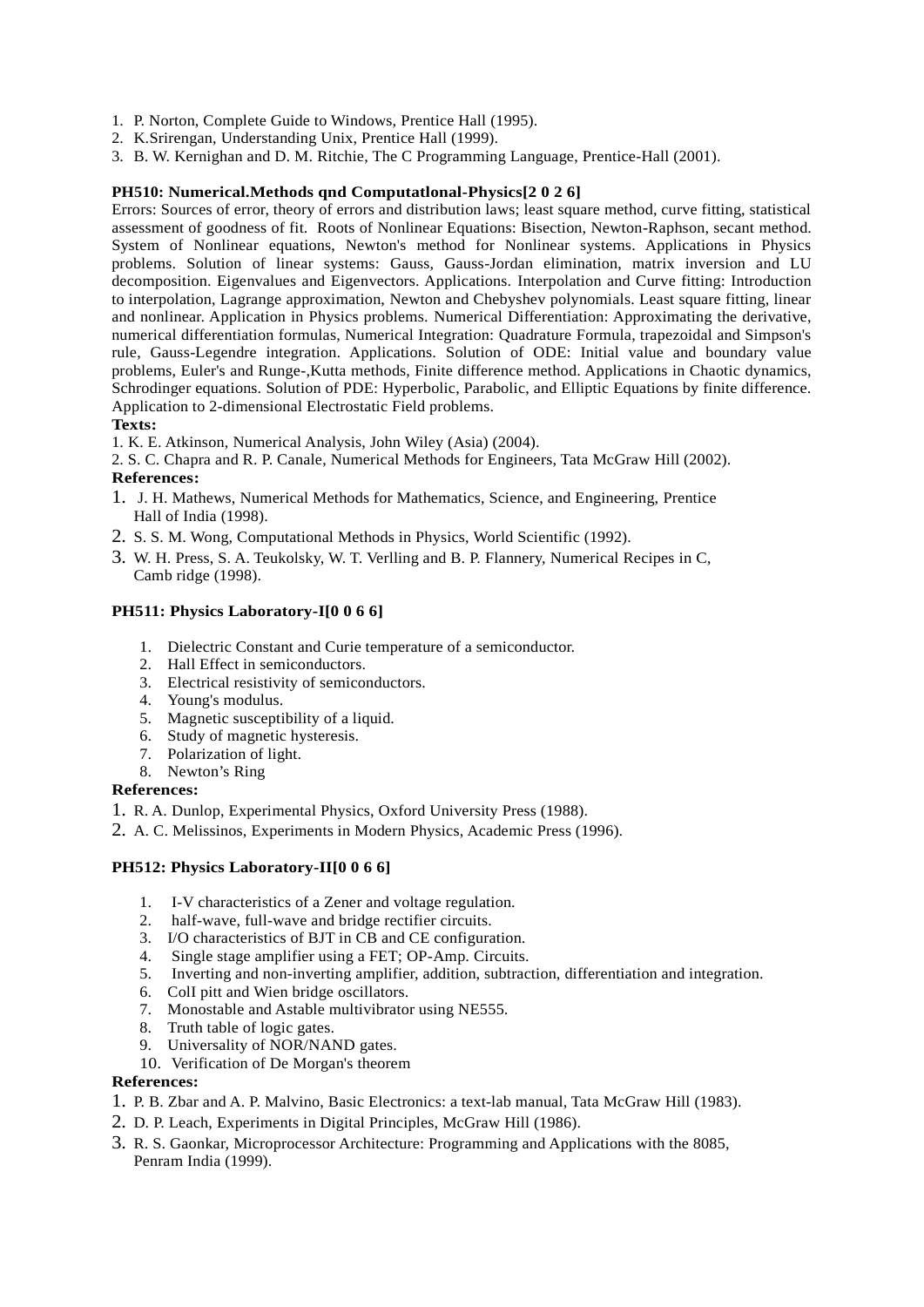### **PH601: Atomic and Molecular Physics[3 1 0 8]**

Review of atomic structure of H, two electron systems. Many electron atoms: Central field approximation, Thomas-Fermi model, Hartee-Fock method and self-consistent field, Hund's rule, L-S and j-j cuopling. Interaction with Electromagnetic fields: Selection rules, spectra of alkalis, Helium and alkaline earths, multiplet structure, Zeeman and Stark effect. Molecular structure: General nature, Born-Oppenheimer separation, rotation and vibration of diatomic molecules, electronic structure of diatomic molecules, structure of polyatomic molecules. Molecular spectra: Rotational, vibrational, electronic spectra of diatomic molecules, electronic spin and Hund's cases and nuclear spin, Raman and Infra-Red spectrums. Atomic collisions: Types of collisions, channels, thresholds, cross-sections, potential scat- tering, general features, Born approximation. Resonance Spectroscopy: NMR, NQR, ESR and Mossbauer spectroscopies. **Texts:**

- 1. B. H. Bransden and C. J. Joachain, Physics of Atoms and Molecules, Longman (1996).
- 2. R. Eisberg and R. Resnick, Quantum Physics of Atoms, Molecules, Solids, Nuclei and Particles, Wiley India Pvt. Ltd, (2006)

### **References:**

- 1. C. N Banwell and E.M McCash, Fundamentals of Molecular Spectroscopy, Tata McGraw Hill (2007)
- 2. H. E. White, Introduction to Atomic Spectra, Tata McGraw Hill (1934).

#### **PH602: Instrumentation[2 0 3 7]**

Sensors: Resistive, capacitative, inductive, electromagnetic, thermoelectric, elastic, piezoelectric, piezoresistive, photosensitive and electrochemical sensors; interfacing sensors and data acquisition using serial and parallel ports. Low pressure: Rotary, sorption, oil diffusion, turbo molecular, getter and cryo pumps; Mcleod, thermoelectric (thermocouple, thermister and pirani), penning, hot cathode and Bayard Alpert gauges; partial pressure measurement; leak detection; gas flow through pipes and apertures; effective pump speed; vacuum components. Low temperature: Gas liquifiers; Cryo-fluid baths; liquid He cryostat design; closed cycle He refrigerator; low temperature measurement. Analytical Instruments: X-ray diffractometer; Spectrophotometers; FT-IR; DSC; lock-in amplifier; spectrum analyzer, fluorescence and Raman spectrometer, scanning electron microscope, atomic force microscope, interferometers. Laboratory component: physical parameter measurement using different sensors; low pressure generation and measurement; calibration of secondary gauges; cryostat design; CCR operation; data collection from analytical instruments in the department.

#### **References:**

- 1. A. D. Helfrick and W. D. Cooper, Modern electronic instrumentation and measurement techniques, Prentice Hall of India (1996).
- 2. J. P. Bentley, Principles of measurement systems, Longman (2000).
- 3. G. K. White, Experimental techniques in low temperature physics, Calrendon (1993).
- 4. A.Roth, Vacuum technology, Elsevier (1990).
- 5. D. A. Skoog, F. J. Holler and T. A. Nieman, Principles of Instrumental analysis, Saunders CoIl. Publ. (1998).

### **PH603: Solid State Physics[3 1 0 8]**

Crystal physics: Crystalline and amorphous materials, crystal systems; Bravais lattices; Miller Indices; symmetric elements; symmetric groups; reciprocal lattice; Brillouin zone; point, line, surface and volume defects; colour centers ; crystal bindings; ionic bond, covalent bond,molecular bond, hydrogen bond, metallic bond & Van der waals bond; diffraction: X-ray, electron and neutron. Lattice vibration and thermal properties: Einstein and Debye models; continuous solid; linear lattice; acoustic and optical modes; dispersion relation; attenuation; density of states; phonons and quantization; Brillouin zones; thermal conductivity of metals and insulators. Electronic properties: Free electron theory of metals; electrons in a periodic potential; Bloch equation; Kronig-Penny model; band theory; metal, semiconductor and insulators; bandgap; intrinsic and extrinsic semiconductors, Hall Effect, p-n junction. Dielectrics: Polarizability; Clausius-Mossotti formula; Dielectric constant; ferroelectrics. Magnetism: Diamagnetism, paramagnetis'm, ferromagnetism, antiferro magnetism and ferrimagnaetism. Superconductivity: Meissner effect; London equations; coherence length; type-I and typeII superconductors.

#### **Texts:**

1.H. P. Myers, Introduction to Solid State Physics, Viva books (1998).

2. M.A. Omar, Elementary Solid State Physics, Addison-Wesley (1975).

# **References:**

1. C. Kittel, Introduction to Solid State Physics, John Wiley (1996).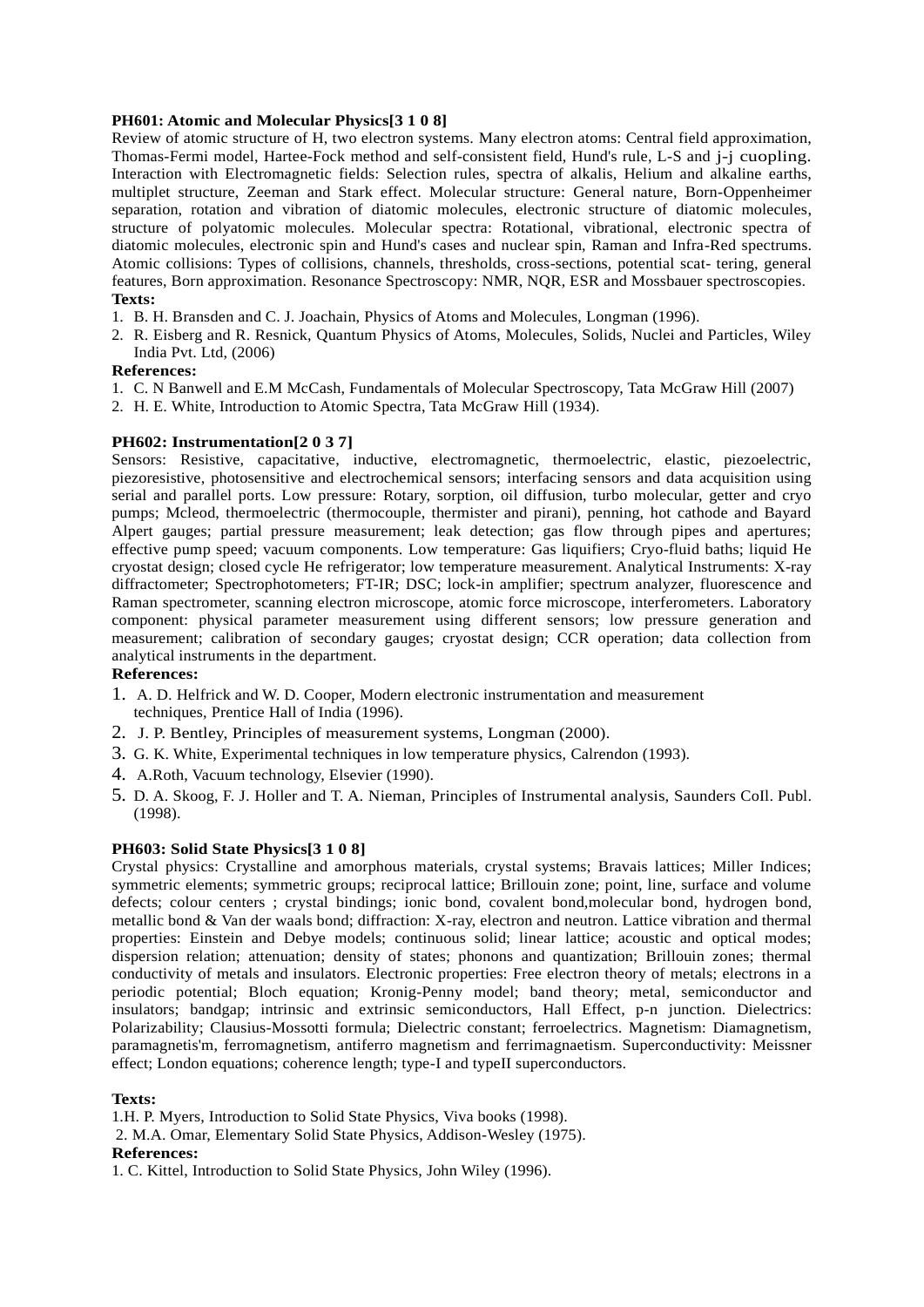2. A. J. Dekker, Solid State Physics, Macmillan (1986).

3. N. W. Ashcroft and N. D. Mermin, Solid State Physics, HBC Publ., (1976).

### **PH605: Nuclear and Particle Physics[3 1 0 8]**

Nuclear properties and forces: radius, size, mass, spin, moments, abundance of nuclei, binding energy, deuteron, n-n and p-p interaction, nature of nuclear force. Nuclear Models: liquid drop, shell and collective models. Nuclear decay and radioactivity: radioactive decay, detection of nuclear radiation, alpha, beta and gamma decays, radioactive dating. Nuclear reactions: conservation laws, energetics, isospin, reaction cross section, Coulomb scattering, nuclear scattering, scattering cross section, optical model, compound nucleus, direct reactions, resonance reactions, neutron physics, fission, fusion. Particle accelerators and detectors: electrostatic accelerators, cyclotron, synchrotron, linear accelerators, colliding beam accelerators, gas-filled counters, scintillation detectors, semiconductor detectors. Elementary particles: forces, quantum numbers, mesons and Yukawa's hypothesis, pions, CPT theorem, strange mesons and baryons, production and decay of resonances, CP violation in K decay. Particle physics: Symmetries and conservation laws, Feynman diagrams, Gell-MannNishijima relation, Quark model, coloured quarks and gluons, quark dynamics, standard model.

### **Texts:**

1. K. S. Krane, Introductory Nuclear Physics, John Wiley (1988).

#### **Reference:**

- 1. R. R. Roy and B. P. Nigam, Nuclear Physics: Theory and Experiment, New Age (1967).
- 2. A. Das and T. Ferbel, Introduction to nuclear and particle physics, John Wiley (1994).
- 3. D.C. Tayal, Nuclear physics,  $4^{th}$  edition, Himalaya House, Bombay(1980)
- 4. F. Halzen and A. D. Martin, Quarks and Leptons, John Wiley (1984).

### **PH607: Statistical Mechanics[3 1 0 8]**

Review of Thermodynamics: Laws of thermodynamics, entropy, thermodynamic potential and Maxwell's relation, chemical potential and phase equilibria. Statistical Thermodynamics: Macrostates, microstates and accessible microstates, fundamental postulate of equilibrium of statistical mechanics. Canonical Ensemble: Equilibrium between system and heat reservoir, partition function, energy fluctuation, equipartition and Virial theorem, harmonic oscillators, statistics of paramagnetism, thermodynamics of magnetic system. Grand Canonical Ensemble: Equilibrium, partition function, density and energy fluctuation, correspondence with other ensembles, examples. Formulation of Quantum Statistics: Quantum mechanical ensemble theory, density Matrix, statistics of various ensembles- microcanonical, canonical, grand canonical, examples. Theory of Simple Gasses: Ideal gas in different quantum mechanical ensembles. Systems of: monatomic, diatomic and polyatomic molecules. Ideal Bose Gas: Thermodynamics, Bose-Einstein condensation, blackbody radiation, phonons, elementary excitation in Helium II. Ideal Fermi Gas: Thermodynamics, Pauli paramagnetism, Landau diamagnetism, DeHassVan Alphen Effect, thermionic and photoelectric emissions, white dwarfs. Interacting Systems: Cluster expansion, Virial Expansion, evaluation of Virial coefficients.

#### **Texts:**

1. R. K. Pathria, Statistical Mechanics, Butterworth-Heinemann (1996).

#### **References:**

- 1. B.B Laud, Fundamentals of Statistical mechanics, New age publication, 2007
- 2. F. Reif, Statistical and Thermal Physics, McGraw-Hill (1985).
- 3. W. Greiner, L Neise, and H. Stocker, Thermodynamics and Statistical Mechanics, Springer (1994).
- 4. K. Huang, Statistical Mechanics, John Wiley Asia (2000).
- 5. L. D. Landau and E. M. Lifshitz, Statistical Physic~I, Pergamon (1980).

# **PH611: Physics Laboratory III[0 0 6 6]**

- 1. Michelson interferometer, wave guides, etc.
- 2. Monatomic and diatomic lattice characterisation
- 3. Photo-voltaic effect.
- 4. Magneto-resistance of semiconductors.
- 5. X-ray diffraction.
- 6. Zeeman effect, emission spectra of gases.
- 7. Study of alpha and Gamma-rays, etc.

# **References:**

1. R. A. Dunlop, Experimental Physics, Oxford University Press (1988).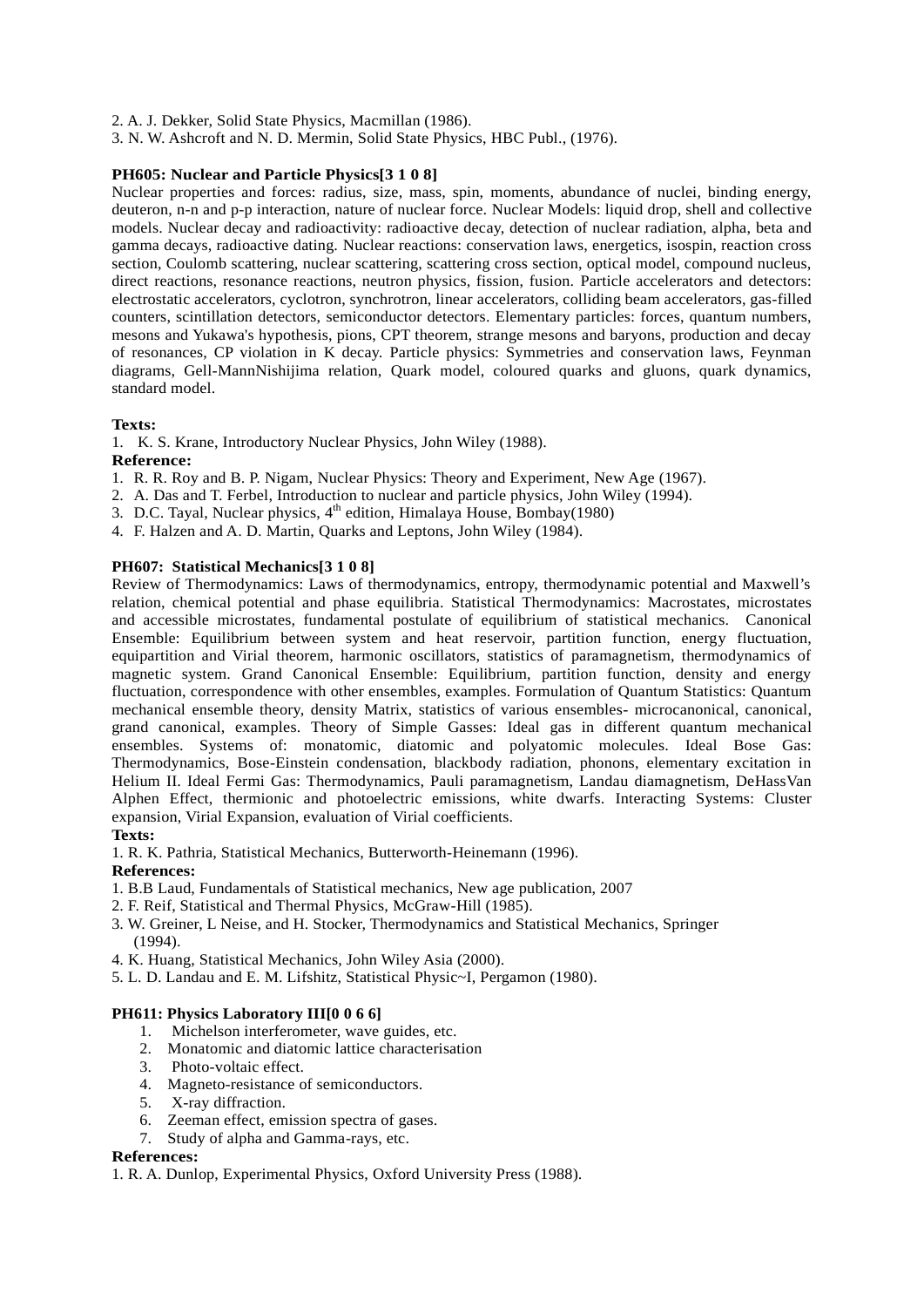2. A. C. Melissinos, Experiments in Modern Physics, Academic Press (1996).

### **PH621: Project I PH622: Project II**

### **PH5xx: Electives**

# **PH631: Magnetism and Superconductivity[3 1 0 8]**

Magnetism: Review of diamagnetism, paramagnetism, ferromagnetism, antiferromagnetism, ferri magnetism. Circular and helical order. Direct, exhange, double exchange, indirect and RKKY interactions. enviroment effects: crystal field, tetrahedral and octahedral sites; Jahn- Teller effect; Hund's rule and rare earth ions in solids. Consequences of broken symmetry, phase transition, Landau's theory, rigidity, excitation, magnons, domains and domain walls, magnetic hysteresis, pinning effects. Magneto resistance, giant magneto resistance, nuclear magnetic resonance, technological aspects of magnetic materials. Superconductivity: Superconductivity basics; physical properties below Tc, duration of persistent currents, London and Pippard equation, Type II superconductors, intermediate state, vortex lines; flux pinning; Nonideal behaviour of Type II superconductors; Thermodynamics of Type I and II superconductors; Ginzburg Landau (G-L) theory; G-L equations; current density; Josephson equations; superconducting quantum interference device. Cooper pairs and BCS theory; Energy gap; magic number; experimental determination of energy gap from I- V characteristics; Magnetic field effects on superconductors, high Tc Superconductors, cuprate superconductors, wires and tapes , iron and carbon based superconductors,superconducting magnets.

#### **References:**

- 1. S. Blundell, Magnetism in Condensed Matter, Oxford (2001).
- 2. D. Craik, Magnetism: Principles and Applications, John Wiley (1995).
- 3. J. B. Ketterson and S. N. Song, Superconductivity, Cambridge (1999).
- 4. T. P. Sheahen, Introduction to high-temperature Superconductivity, Plenum (1994).
- 5. M. Tinkham, Introduction to Superconductivity, McGraw Hill (1996).
- 6. A. C. Rose-Innes and E. H. Rhoderick, Introduction to Superconductivity, Pergamon (1978)
- 7. B. D. Cullity and C.D. Graham, Introduction to Magnetic Materials, Wiley, NJ,(2009)
- 8. S. Chikazumi, Physics of Ferromagnetism, Oxford University Press (1997).
- 9. C. Kittel, Introduction to Solid State Physics, 7th edition, Wiley (2006).
- 10.F. C. Moon, Superconducting Levitation, Wiley (2004).

### **PH632: Crystal Physics and Symmetry[3 1 0 8]**

Crystal Physics: External symmetry elements of crystals. Concepts of point groups. Influence of symmetry on Physical properties : Electrical conductivity. Space groups, derivation of equivalent point position (with examples from triclinic and monoclinic systems),experimental determination of space group. Examples of structures such as NaCl, CsCl, the diamond structure, cubic perovskite structure. ; Fundamental principle of x-ray diffraction, Scattering of x-ray by electron and atoms, Structure factor and Intensity. Typical crystal structure determinations from x-ray powder diffraction data. Determination of crystallite size and strain from x-ray diffraction pattern. Crystal symmetry and macroscopic physical properties, Symmetry of higher rank tensors and their applications to crystal properties, pyroelectricity, ferroelectricity, electrical conductivity, piezoelectricity, magnetic susceptibility and elasticity tensors.

#### **Reference :**

- 1. M.Ali Omar: Elementary Solid State Physics
- 2. Handbook of Nanostructured Materials and Nanotechnology (Vol. 1 to 4). Ed. Hari Singh Nalwa
- 3. N.W.Ashcroft and N.D. Mermin, Solid State Physics, Brooks Cole, 1976
- 4. Introduction to Solid State Physics by C Kittel.
- 5. Thin film Technology, By KL Chopra, Mcgraw Hill
- 6. H.P.J Smit and Wijn, Ferrites, Philips Technical Library, Einthoven, Netherland, 1959
- 7. Elements of X-Ray diffraction, By BD Cullity

#### **PH633: Thin Film Phenomena[3 1 0 8]**

Theory: Basic definitions; thin film deposition methods; PVD, CVD, Liquid phase epitaxy, vapour phase epitaxy, molecular beam epitaxy, metal organic vapour phase epitaxy, sputtering (RF & DC), pulsed laser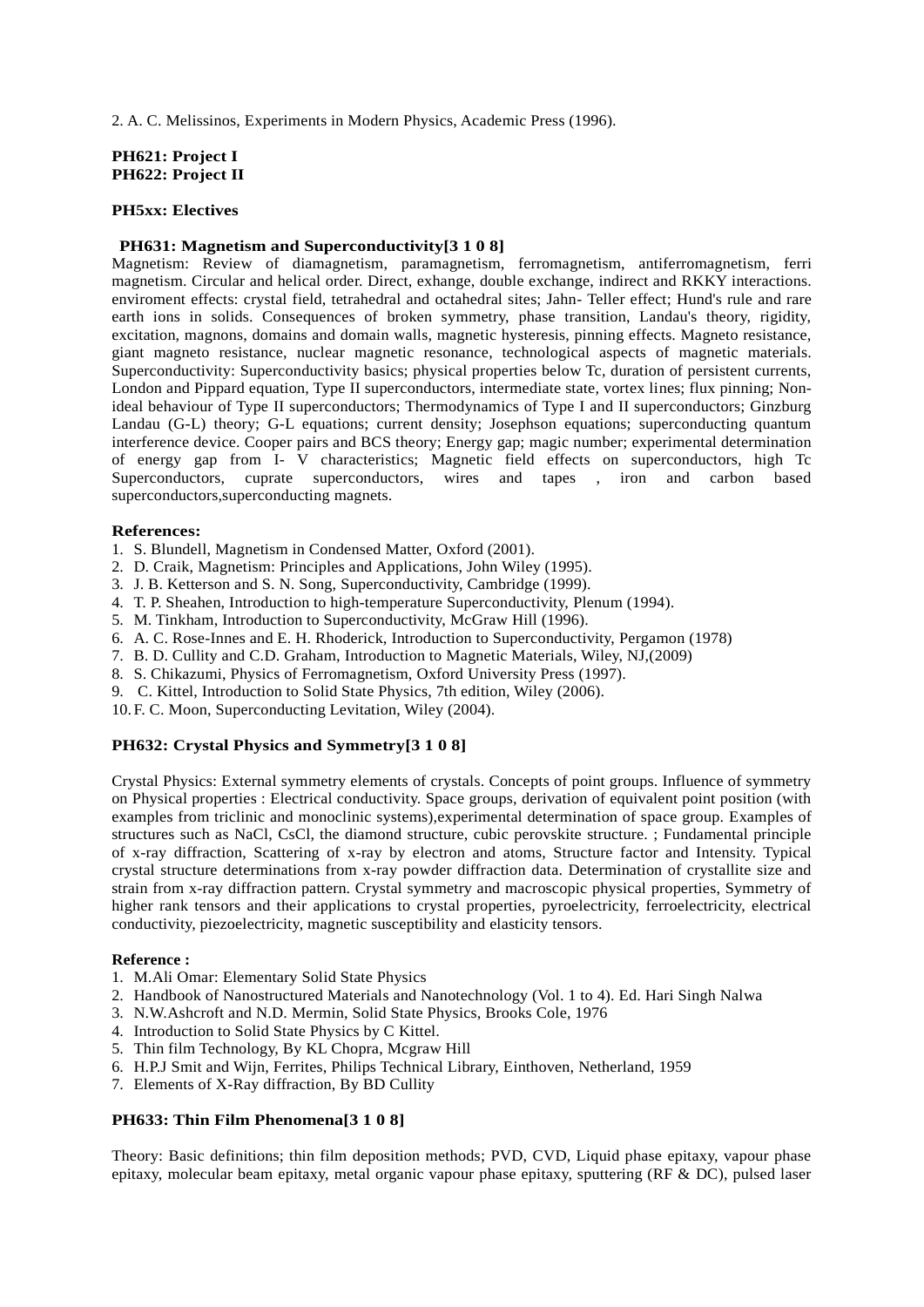# deposition.

Characterisation: Structural, optical, electrical and mechanical characterization of films, metallic, semiconducting and insulation films, non-crystalline films. Optoelectronic devices: LED, LASER, Solar cell, Micro Electromechanical Systems (MEMS), Giant Magnetoresistance (GMR), thin film transistor and FET.

# **References:**

- 1. K.L. Chopra, Thin Film Phenomena, McGraw- Hill book company New York, (1969).
- 2. Ludminla Eckertova, Physics of Thin Films, Plenum press, New York (1977).
- 3. A. Goswami, Thin Film Fundamentals, New Age international (P) Ltd. Publishers, New Delhi (1996).

# **PH634: Physics of Material synthesis and characterisation[3 1 0 8]**

Bulk Materials Synthesis Techniques: Powders synthesis method; mechanical methods, hydrothermal synthesis of ceramic oxide powders, chemical methods, synthesis of nano-scale ceramic powders, powder characterization, particle size, shape, surface area, chemical composition, crystal structure and phase composition. Thin Film Synthesis Techniques: Physical vapor deposition, Chemical vapor deposition, Pulsed LASER Deposition, Sol-Gel. Characterization Techniques: X-Ray Diffraction Methods, X-Ray Fluorescence, Electron Dispersion Spectroscopy, Thermo gravimetric Analysis, Differential Thermal Analysis, Differential Scanning Calorimetery, Electron Microscopy-Transmission and Scanning Electron Microscopy, STM and AFM, Compositional analysis employing Electron Probe Microanalysis, Spectroscopy. Nano-materials synthesis, Top down and bottom up approach, Solid Phase (Physical) methods, Liquid Phase (Chemical) methods, Gas phase methods, Some application to Nanotechnology.

# **References:**

- 1. M. N. Rahaman, *Ceramic Processing*, CRC Press, Taylor & Francis Group, FL, (2007)
- 2. C. M. Srivastava and C. Srinivasan, Science of Materials Engineering, 2nd Edition, (New Age International), (2005)
- 3. C. P. Poole and F. J. Owens, Introduction to Nanotechnology, Wiley & Sons, 2006
- 4. G. Cao ,Nanostructures & Nanomaterials, Synthesis Properties & Applications, , Imperial Press (2006)
- 5. K.L. Chopra, Thin Film Phenomena, McGraw- Hill book company New York, (1969).

# **PH 641: Laser Physics[3 1 0 8]**

Brief history of LASER, wave nature of light, wave-particle duality, Electromagnetic radiation, interaction of light with matter, Black body radiation, General Physical principles behind amplification: Spontaneous emission. Stimulated absorption, Stimulated emission, Einstein coefficient and amplification, Line broadening, Ideas about line-width, Laser rate equations: The three level system, The four level system, Semi classical theory of LASER, active medium, population inversion, pumping mechanism, Role of feedback mechanism, Optical resonator, Modes of a rectangular cavity, Transverse and Longitudinal modes, The quality factor, Q- switching, Mode locking. CW operation, Pulsed operation. Properties of LASER: Coherence, Directionality and Monochromacity. Different types of LASERS: Gas LASER, Solid state LASER, Liquid state LASER, Excimer LASER, Fiber Optic LASER

# **Essential Readings:**

- 1. William T. Silfvast, LASER Fundamentals, Cambridge University Press, 2nd Edition, (2004).
- 2. Anthony E. Siegman, LASERS, University Science Books, (1986).
- 3. A.K. Ghatak and K.Thyagarajan, LASERS: Theory and applications, Macmillan Publishers India, (2000).
- 4. K.R. Nambiar, LASERS: Principles, Types and Applications, New Age Instruments, (2004).
- 5. Orazio Svelto and David C. Hanna, Priniciples of LASERS, Springer, 4th Ed, (1998)
- 6. O. Svelto, Principles of Laser, Plenum (1998).
- 7. W. T. Silfvast, Laser and Fundamentals, Cambridge (1996).
- 8. A. E. Seigman, Lasers, Oxford (1986).
- 9. A. Yariv, Quantum Electronics, John Wiley (1988).

# **PH 642: Laser Spectroscopy[3 1 0 8]**

Interaction of radiation with matter, strong field approximation, Rabi oscillations, line widths, Doppler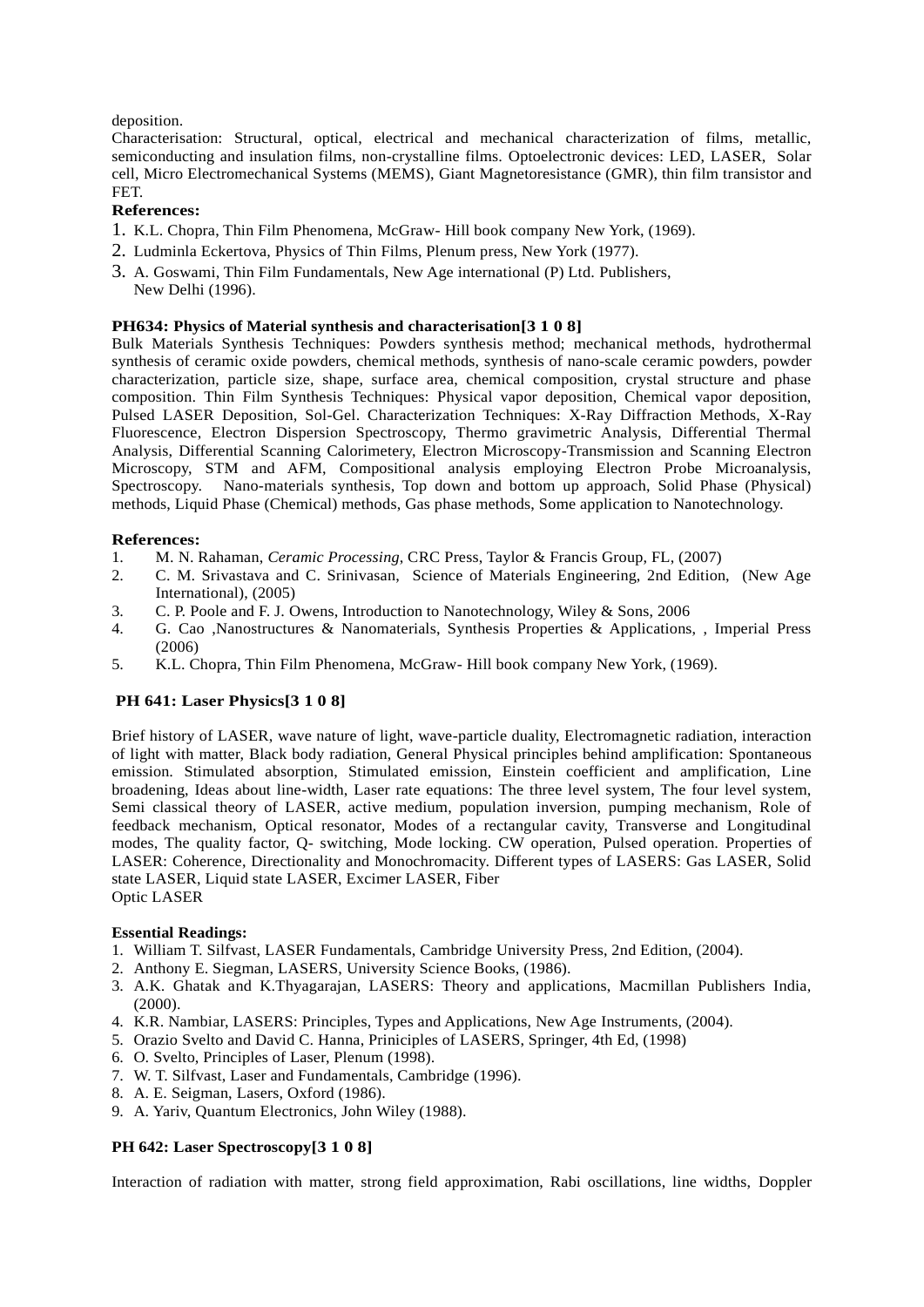limited spectroscopy, laser induced absorption and fluorescence spectroscopy, optogalvanic spectroscopy, high resolution spectroscopy, double resonance techniques, Laser Raman spectroscopy, time resolved laser spectroscopy, homo dyne and hetrodyne spectroscopy, measurement of ultrashort pulses, pump and probe techniques, quantum beat spectroscopy, photon echo, correlation spectroscopy, single ion spectroscopy, atom interferometry, polarization spectroscopy, Laser cooling, multiphoton transistions.

# **References:**

- 1. W. Demtroder, Laser Spectroscopy Basic Concepts and Instruments, Springer (1996).
- 2. M. S. Feld and V. S. Lethokov, Non linear laser Spectroscopy, Springer (1980).
- 3. S. Stenholm, Foundations of laser spectroscopy, Wiley (1999).
- 4. V. I. Balykin and V. S. Lethokov, Atom Optics with Laser Light, Harwood Academic Publishers (1995).

# **PH 643: Fibre Optics[3 1 0 8]**

Optical fibre principle, Ray and modal analysis of single and multimode fibers (step index and graded index), material dispersion, losses, coupling polarization, leaky modes, pulse chirping, solitons, fiber optic communication system, WDM, fiber amplifiers, switches. Fiber optics sensors and application, optical components, sources and detectors for fibre, optical integrated devices, experiments based on characterization of optical fibre.

### **References**

- 1. K. Okamoto, Fundamentals of Optical Waveguides, Academic Press (2000).
- 2. A. K. Ghatak and K. Thyagarajan, Introduction to Fiber Optics, Cambridge (1999).
- 3. N. S. Kapany, Fiber Optics: Principles and Applications, Academic Press l1998).
- 4. G. Keiser, Optical Fibre communication, McGraw **Hill** (1991).

# **PH651: Quantum Information Theory[3 1 0 8]**

Brief review of basic concepts, Density operator representation, Pure and mixed states, Reduction postulate, Theory of measurement, The von Neumann theory, Einstein-Podolsky- Rosen arguments and incompleteness, Hidden variables, Bell's inequalities, Gleason's Theorem, Dense coding, Teleportation, Bell-state analyzer, Entanglement swapping, Quantum networks, Transmission of quantum states, Multiparticle entanglement, GHz states, Entanglement quantification, The von Neumann entropy, Kochen- Specker construction, Lattice propositions.

#### **References:**

1. D. Bouwmeester, A. Ekert and A. Zeilinger, The Physics of Quantum Information, Springer (2000).

2. MacChiavello, Palma, and Zeilinger, Quantum Computation and Quantum Information Theory, World Scientific (2000).

# **PH652: Phase Transitions and Critical Phenomena[3 1 0 8]**

Critical Phenomena: Phase transitions in different systems, First order and second order, Thermodynamics and statistical mechanics of phase transition, Critical point exponents and exponent inequalities. Models: Spin-l/2 and Spin-l Ising Models, q-state Potts model, X-Y and Heisenberg models. Universality. Mean Field Theory: Mean Field Theory for Ising model, Landau theory, Correlation functions, Classical mean field theories, Scaling hypothesis. Transfer matrix: Setting up the transfer matrix, Calculation of free energy and correlation functions, Results of Ising model. Series Expansion: High and low temperature series, application in 1-d Ising model, Analysis of series. Monte Carlo: Importance sampling, Metropolis algorithm, Data analysis, statistical error, finite-size effect. Examples Renormalization Group: Definition of a RG transformation, Flow in parameter space, Universality, Scaling and critical exponents, scaled variables. Application in 1-d Ising model.

#### **References:**

- 1. H. E. Stanley, Introduction to Phase transitions and Critical Phenomena, Oxford (1971).
- 2. J. M. Yeomans, Statistical Mechanics of Phase transitions, Oxford (1992).
- 3. K. Huang, Statistical Mechanics, John Wiley (2000).
- 4. R. K. Pathria, Statistical Mechanics, Oxford (1999).
- 5. M. Plischke and B. Bergersen, Equilibrium Statistical Physics, Prentice Hall (1989).

# **PH655: General Theory of Relativity[3 1 0 8]**

Review of Riemannian geometry: Metric tensor, covariant differentiation, curvature tensor, Bianchi Identities, Ricci tensor. Motion of a particle in a gravitational field, geodesic. Equations of electrodynamics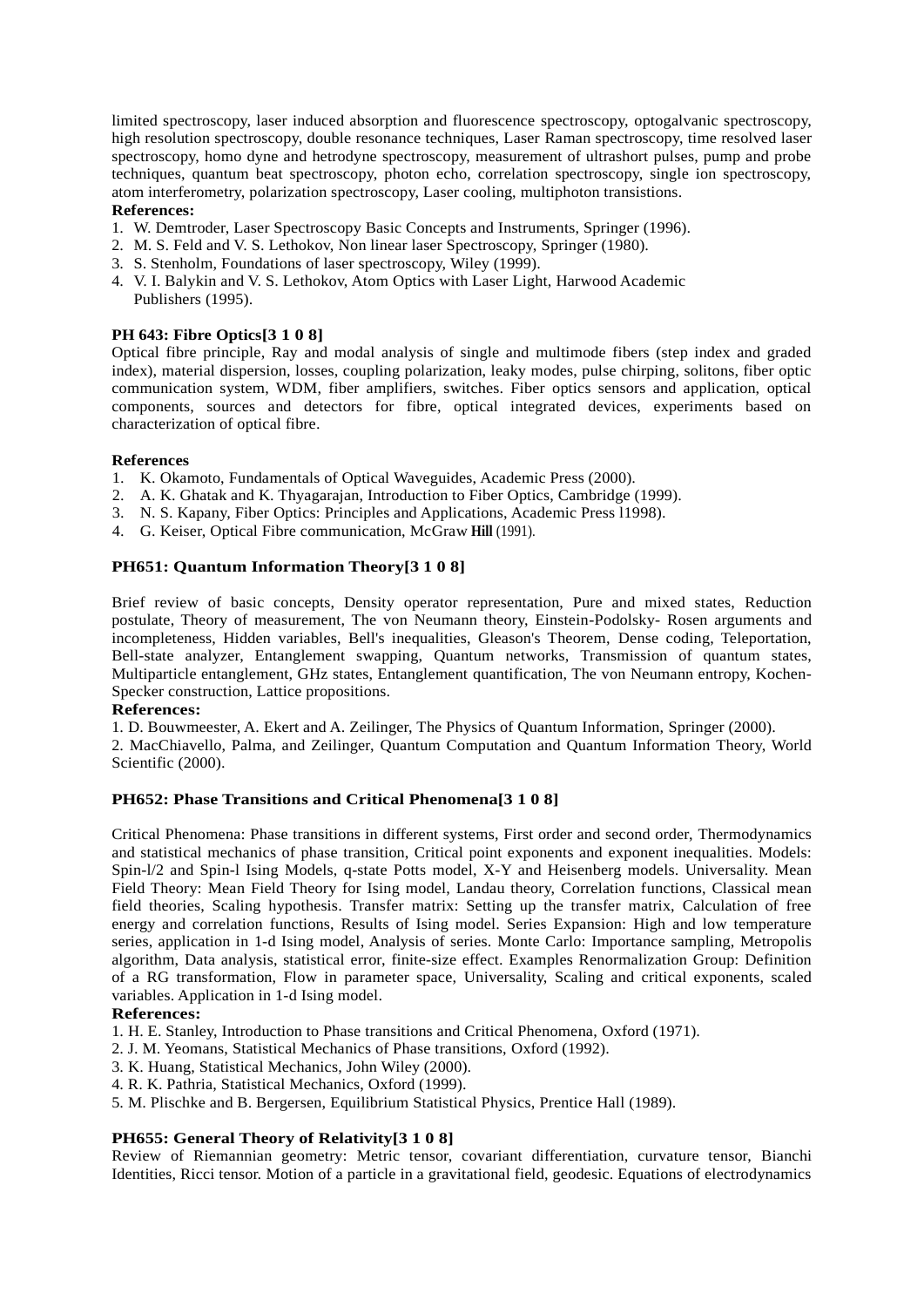in the presence of a gravitational field. Gravitational field equations: Action for gravitational field, Energy momentum tensor, Extremum principle, Einstein field equations, Energy-momentum pseudotensor. Field of gravitating bodies: Schwarzschild solution, Birkhoff's theorem, Motion in a centrally symmetric gravitational field, Precession of perihelion of Mercury, Deflection of light, Gravitational lens. Black holes: Schwarzschild black holes, Kruskal space, Black hole thermodynamics. Gravitational waves: Plane waves, Weak field approximation, Gravitational radiation, Transverse-traceless gauge, Electromagnetic analogy. Cosmological constant: Einstein space, de Sitter space, Anti-de Sitter space. Relativistic Cosmology: Thermal background, Hubble expansion, Big bang, Age and density of the universe. Introduction to Friedmann-Robertson-Walker universe.

### **References:**

- 1. W. Rindler, Relativity---Special, General, and Cosmological, Oxford University Press, New York, 2001.
	- 2. C. W. Misner, K. S. Thorne, and J. A. Wheeler, Gravitation, Freeman, NewYork, 2000.
	- 3. L. D. Landau and E. M. Lifshitz, The Classical Theory of Fields, Butterworth Heinmann,1996
	- 4. J. V. Narlikar, Introduction to Cosmology, Cambridge University Press, New Delhi, 1993.
	- 5. A. Einstein, The Meaning of Relativity, Oxford & IBH, 1990.
	- 6. P. A. M. Dirac, General Theory of Relativity, Prentice Hall of India, 2001.
	- 7. W. Pauli, Theory of Relativity, Dover, 1981.
	- 8. R. P. Feynman, F. B. Moronigo, and W. G. Wagner, Feynman Lectures on Gravitation, Addison- Wesley, 1995
	- 9. S. Wienberg, Gravitation and Cosmology, John Wiley, 2004 (Indian Reprinting).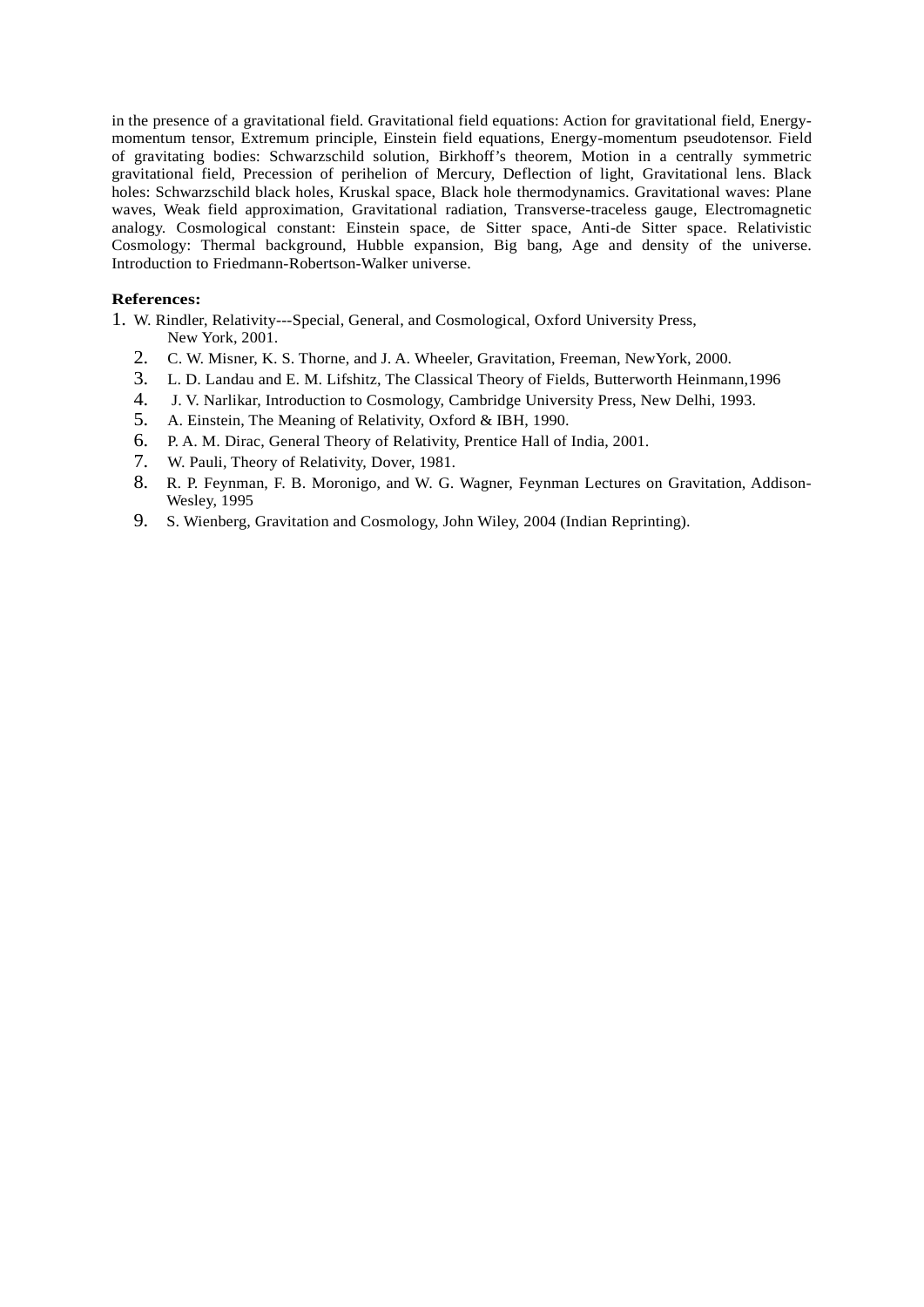# **PhD PHYSICS SYLLABUS**

# **PH701 QUANTUM MECHANICS[3 0 0 6]**

One dimensional problems: potential wells, potential steps and potential barriers, Harmonic oscillator, Hydrogen Atom; Spherically symmetric potentials: Bound States and scattering, Partial wave method, the Born approximation; Time-independent and Time-dependent perturbation theory, WKB approximation, Symmetry in Quantum Mechanics, Identical particles and spin. Interaction of Atoms with Electromagnetic Radiation, L-S Coupling, J-J Coupling, line width and transition probability, fine and hyperfine structure, Zeeman's and stark effect, Clebsch-Gordon Coefficients, Pauli Matrices, Scattering Theory, the Quantum Theory of Radiation, Relativistic Quantum Mechanics of Spin ½ particles. Elementary introduction to relativistic quantum mechanics: the Klein Gordon and Dirac equations. Interparticles, Antiparticles.

# **References:**

- 1. J.J. Sakurai, Advanced Quantum Mechanics, Pearson Education (2002)
- 2. C. Cohen-Tannoudji, Quantum mechanics, John Wiley &sons, 2005
- 3. L. I. Schiff, Quantum Mechanics, Mcgraw-Hill (1968).
- 4. B. H. Bransden and C. J. Joachain, Introduction to Quantum Mechanics, Longman (1993)
- 5. L. D. Landau and E. M. Lifshitz, Quantum Mechanics, Third Edition, Elsevier Butterworth Heinemann (2005).

# **PH702 CLASSICAL MECHANICS[3 0 0 6]**

Review of point-particle mechanics, Lagrangian mechanics of point particles and rigid bodies, Rotating frames of reference, terrestrial applications; Central forces, Conservation of energy and angular momentum, Characteristics of bounded orbits, Kepler problem, planetary orbits, Kepler equation; Conservation of electricity vector, Rutherford scattering formula;

Legendre transformations, Hamiltonian description, Phase portraits of simple systems;

Classical theory of real and complex scalar fields, Noether's theorem, Symmetries and conserved currents, Lagrangian description of classical fluids, Navier Stokes Equation, Energy momentum tensor, Hamiltonian and Lagrangian description of the electromagnetic field, Gauge invariance, Lagrangian description of general relativity.

# **References**

- 1. Herbert Goldstein , Classical Mechanics  $(2^{nd}$  Edition) (2001)
- 2. L. D. Landau and E.M. Lifshitz, Mechanics, Oxford (1981)
- 3. N.C. Rana and P.S. Joag, Classical Mechanics, Tata McGraw Hill, (1991).

# **PH703 STATISTICAL MECHANICS[3 0 0 6]**

Microstates and Macrostates, Ensemble theory, Ergodic hypothesis, Liouville's theorem, Microcanonical, Canonical and Grand Canonical ensembles, Partition function and its applications, Equipartition and Virial theorems. Quantum Statistics, Density matrix and its applications, ideal quantum gas, MB, FD and BE statistics, BE condensation, cold atoms, Fermi gas in metals, white dwarf stars, superconductivity, Transport phenomena, Diffusion, Boltzmann transport equation, interacting systems, Ising model, Ginzburg-Landau equations, Random Walk problem.

Sampling probability distributions, Chi-square, F-, and t-distribution, Random number generation,Monte Carlo techniques, Least Squares Method. Maximum Likelihood. Minimization methods, Generalized least squares method, Chi-Square Method.

# **References**

- 1. R.K. Pathria, Statistical Mechanics, Butterworth-Heinemann, 2nd Ed. (1996)
- 2. F. Reif, Fundamentals of Statistical and Thermal Physics, (International Student Ed.) Tata McGraw Hill.
- 3. K. Huang, Statistical Mechanics, John Wiley & Sons, 2nd Ed.(2000)
- 4. W. Greiner, L. Neise, and H. Stocker, Thermodynamics and Statistical Mechanics, Springer (1995).

# **PH704 ELECTRODYNAMICS[3 0 0 6]**

Maxwell's equations, Boundary value problems, Solution of Laplace's and Poisson's equations, multipole expansion and Green's function approach, Electromagnetic waves in dielectric and conducting media,